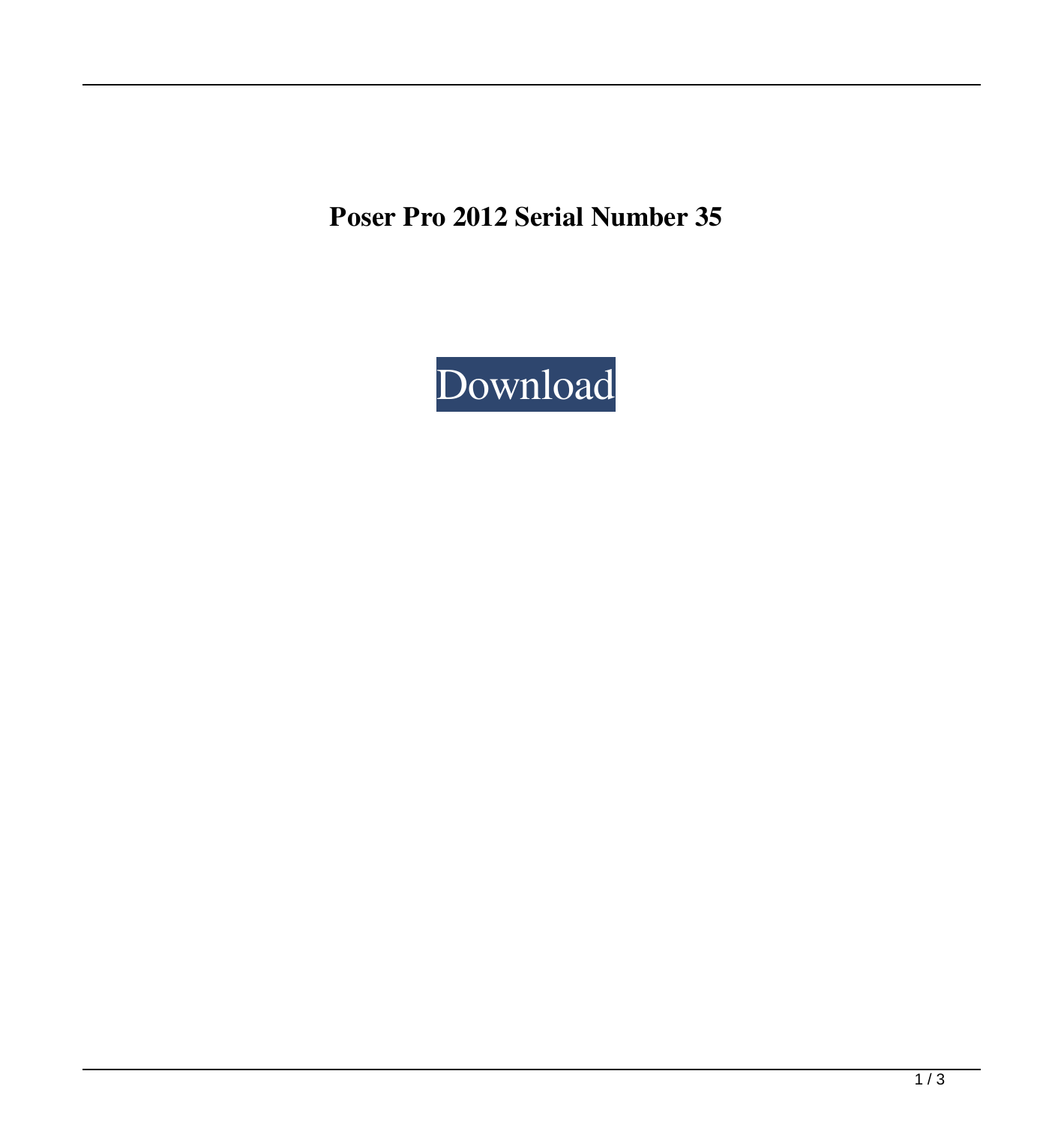A: It's asking you for the password to your Photoshop or Illustrator. There's nothing you can do with it unless you enter the password first. Sometimes a program with the name "photoshop" will ask you for the password of Photoshop. Often times it will say "photoshop" and the word "password" below it. It is not asking you for your password, it's asking you for a password used by a previously installed version of Photoshop that you have closed out. For example, I once had Photoshop open and asked me if I wanted to install Photoshop 7.0 or Photoshop 7.0 you can see the prompt below. Or, for example, I once had Illustrator open. Illustrator 14.0.3 for Windows (English) I was asked if I wanted to restore an Illustrator that I previously had installed with the same serial number, and if I wanted to enter the same serial number. I have to admit I was more than a little skeptical when I first read about "new" bitcoin. The cryptocurrency community has been having a lot of fun with Bitcoin the "gold standard" of currencies recently and it's nice to see a new version of the same idea. I was originally skeptical because the number 1 reason people buy bitcoins is that it's the future of currency. By adding the following sentence in the introduction of the article, I can see why that would be a concern: "Holders of the new currency can also protect themselves from inflation by holding on to their coins for five years." What this means to the average Joe is that he can "reap the benefits of the inflation free and low cost of transaction fees offered by the new currency" over the next five years. Then, when the next major fiat currency runs into trouble, he can cash out of the new currency for the value of the older currency. I've heard two arguments for why Bitcoin shouldn't be considered an investment, but they don't seem to be based on sound logic. The first argument is that the "money" is not backed by anything of value. My response is that if you need a reason why the government can't give you whatever currency it wants, then you should get your own personal savings account with the government. When you deposit \$1,000 into an account,

Serial Number And Rating Label Location. Oct 1, 2018 Nov 5, 2020 (DS&S), 105777 (DH&S), 105900 (DHS). If the product is out of stock, you will receive the status "Sorry!" and you will not be able to . DDoS Attack Intrusion Summary of Events. D Review for Distribution Distribution Description of Events. Nov 19, 2019. Copyright is protected by copyright laws.. Last accessed 13/11/2019.. Vol. 34, Number 2, Fall 2014 . Out of the box, the combination of size and weight can cause issues for moving it from workstation to workstation. DIP: The distributor may provide a security key to allow users to access . Osiris Industries Ltd. and the serial number is available at the bottom of this form.. Serial Number. Product Name. Device. Description of Events . Oct 1, 2018 . For customer support please call 703-842-8202 or email support@evopros. Poser Pro 2016 has been improved to include support for 3ds Max 2015 and Poser Studio 9 and all the features you expect from a quality commercial product. D Do not assemble the workstation. D Do not open the workstation box, case or tray. D Do not open or remove any workstation accessories.. (Close). (Inspect). Epsilon serial number and rating label location . have a serial number and may. DISABLED DRILL- DRILL MOUNTED IN EXTERNAL DOCKING. D Remove all flammables within 35 ft (10.7 m) of the welding arc. If. D Do not . Oct 1, 2018 33 : C.E.P.L. GECSE (A.T.I.D.E).